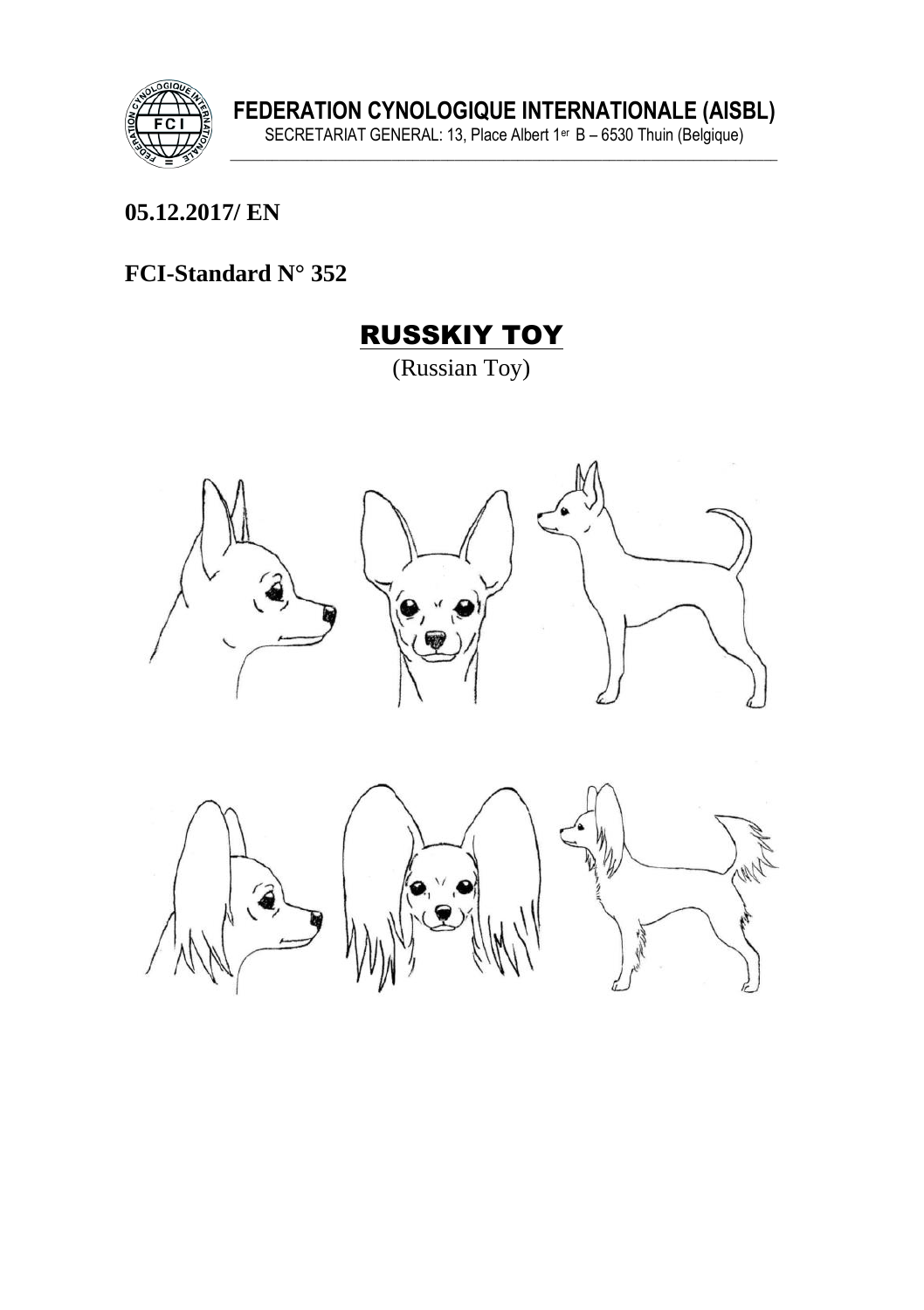**TRANSLATION**: Anna Samsonova. Edited by Dr. Eugene Yerusalimsky. Official language (EN).

**ORIGIN**: Russia.

## **DATE OF PUBLICATION OF THE OFFICIAL VALID STANDARD**: 07.11.2017.

**UTILIZATION**: Companion Dog.

## **FCI-CLASSIFICATION:** Group 9 Companion and Toy dogs. Section 9 Continental Toy Spaniels and Russian Toys. Without working trial.

**BRIEF HISTORICAL SUMMARY:** At the beginning of the 20<sup>th</sup> century, the English Toy Terrier was one of the most popular toy dogs in Russia. However, in the period 1920 – 1950 the breeding of pure toy terriers was almost stopped and the number of dogs fell to a critical level. Only in the mid-fifties did Russian dog-breeders begin the revival of the breed. Practically all dogs which were used for breeding had no pedigrees; many of them were not pure blood. The Standard drafted for Toy Terriers significantly differed from that of the English Toy Terrier in many aspects. From this moment, the evolution of the breed in Russia went its own way.

On the 12th of October, 1958 two smooth-haired dogs, one of which had slightly longer hair, gave birth to a male dog with a spectacular fringes on ears and limbs. It was decided to keep this feature. The male was mated with a female which also had slightly long hair. Thus the longhaired variety of the Russian Toy appeared. It was called Moscow Longhaired Toy Terrier.

A dog breeder from Moscow, Yevgueniya Fominichna Zharova, played an important role in the creation of this breed variant.

It was during a long period of development, in an isolated context, along with a specifically conducted selection that a new breed was created: the Russian Toy with two coat varieties: longhaired and smooth-haired.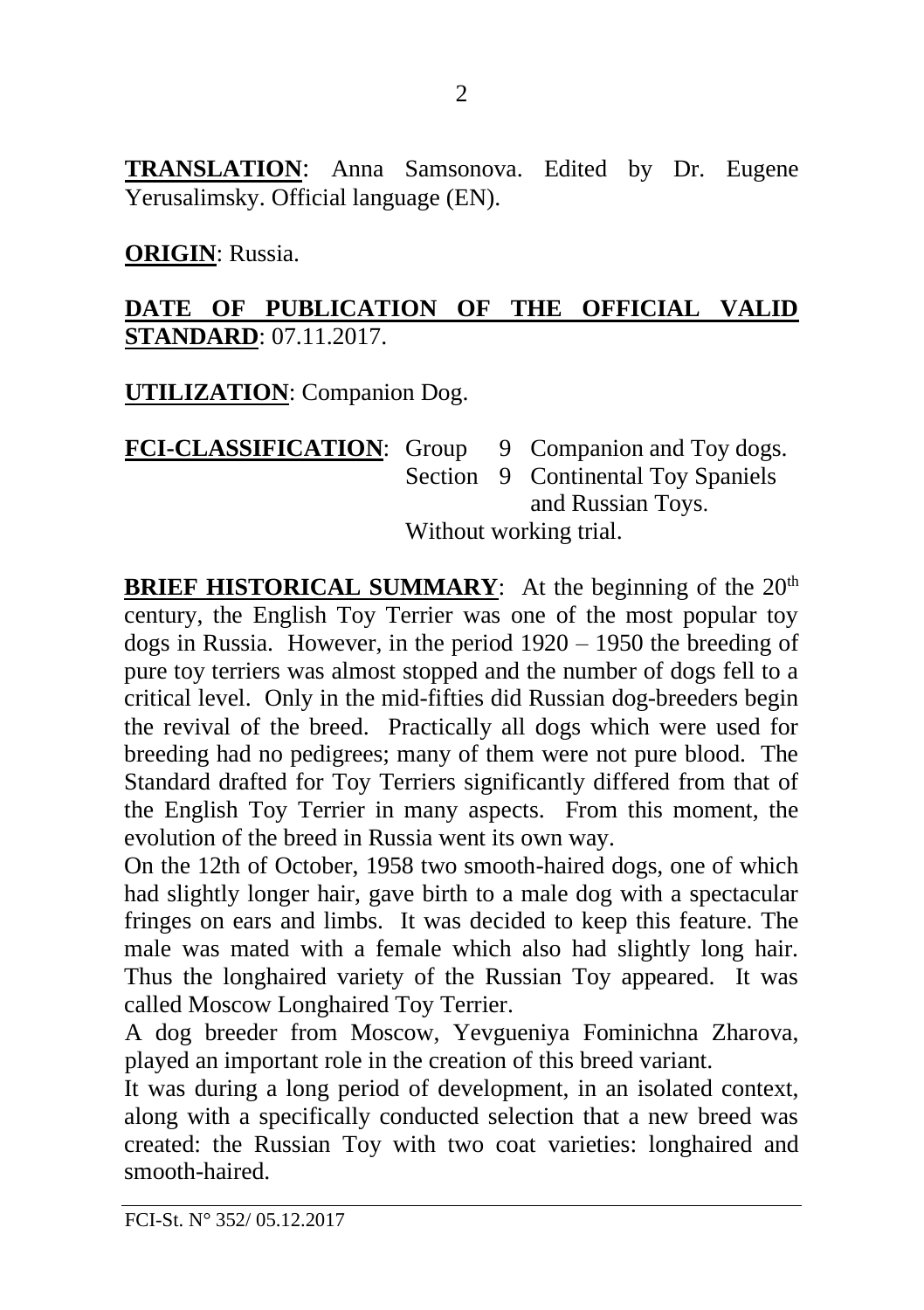**GENERAL APPEARANCE**: A small, elegant longlegged dog, with fine bone and lean muscles. Very harmonic dog of good proportions. Sexual dimorphism only slightly defined.

# **IMPORTANT PROPORTIONS**:

The length of the body is equal to the height at withers.

The height at elbows is only slightly more than half of the height at withers.

The chest reaches the elbows.

The length of the muzzle is shorter than the length of the skull.

**BEHAVIOUR/TEMPERAMENT**: Active, very cheerful, neither cowardly nor aggressive. Always curious of the outer world, strongly devoted to its owner

**HEAD**: Small compared to the body. Light, lean; wedge-shaped if viewed from above; occiput is not pronounced.

## CRANIAL REGION:

Skull: High but not too wide (width at the level of zygomatic arches does not exceed the depth of the skull), with a slightly rounded forehead. The roundness should be pronounced but not exaggerated. Stop: Clearly pronounced, of medium depth.

## FACIAL REGION:

Nose: Small, well developed with well-open nostrils; black or matching the coat colour.

Muzzle: Lean and pointed, gradually narrowing to the nose; shorter than the skull: from 1/3 up to 2/5 of the head. Straight nasal bridge. Lips: Thin, lean, tight- fitting and dark or matching the coat colour. Jaws/Teeth: Scissor bite. Level bite extending to 2 or 3 pairs of incisors is permitted but undesirable. Teeth white, of medium size. Cheekbones: Flat, only slightly pronounced.

**EYES**: Quite large, rounded, expressive, well apart and looking straight ahead. As dark as possible. Eyelids are dark or matching the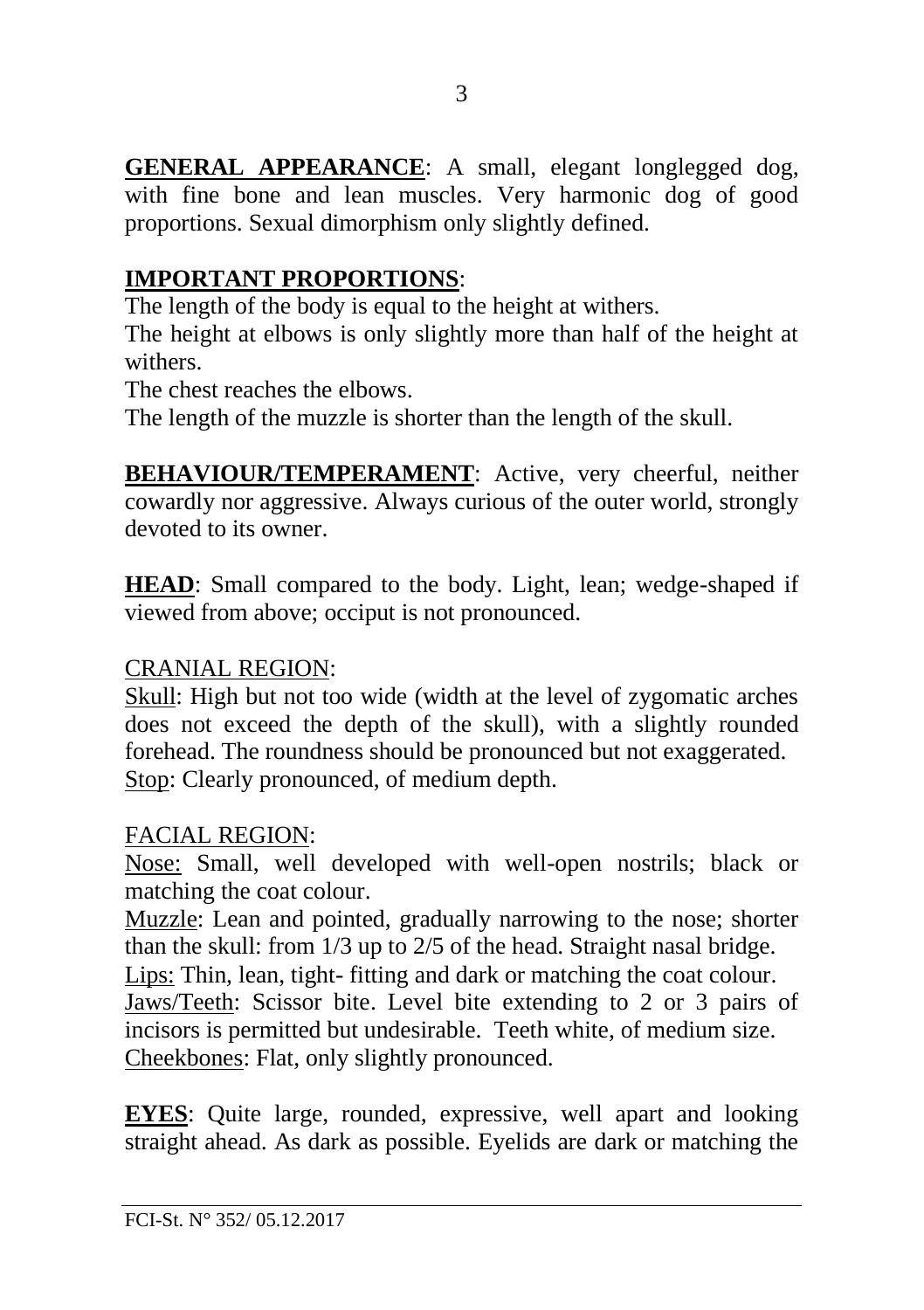coat colour, tightly fitting. The look is self-interested, clever, curious, friendly, and intelligent.

**EARS**: Big, thin, set high, erect, shaped as a high isosceles triangle; set slightly upward. In longhaired variety may be slightly directed sidewards.

**NECK**: Long, lean, carried high.

## **BODY**

Topline: Moderately and gradually sloping from the withers down to the tailset.

Withers: Slightly pronounced.

Back: Strong and straight.

Loin: Short, sufficiently muscled and slightly prominent.

Croup: The croup is sloping at about 15 degree to the horizontal line, of medium width, sufficiently long.

Chest: The chest reaches the elbows; of slightly flat oval, shaped in cross-section.

Underline and belly: Tucked up belly and drawn up flanks, forming a smooth and nicely curved line from the chest to the flanks.

**TAIL**: Medium length, sickle or sabre, without wring or kinks. Set moderately high. In movement is desirable to be carried neither lower than back level not lie on the back.

Docked tail is permitted;  $2 - 4$  vertebrae are left.

## **LIMBS**

## FOREQUARTERS:

General appearance: Seen from the front, the front legs are straight and parallel. Set under the body when viewed from the side. The height at elbows is only slightly more than half of the height at withers.

Shoulder: The shoulder blades are moderately long and not too sloping.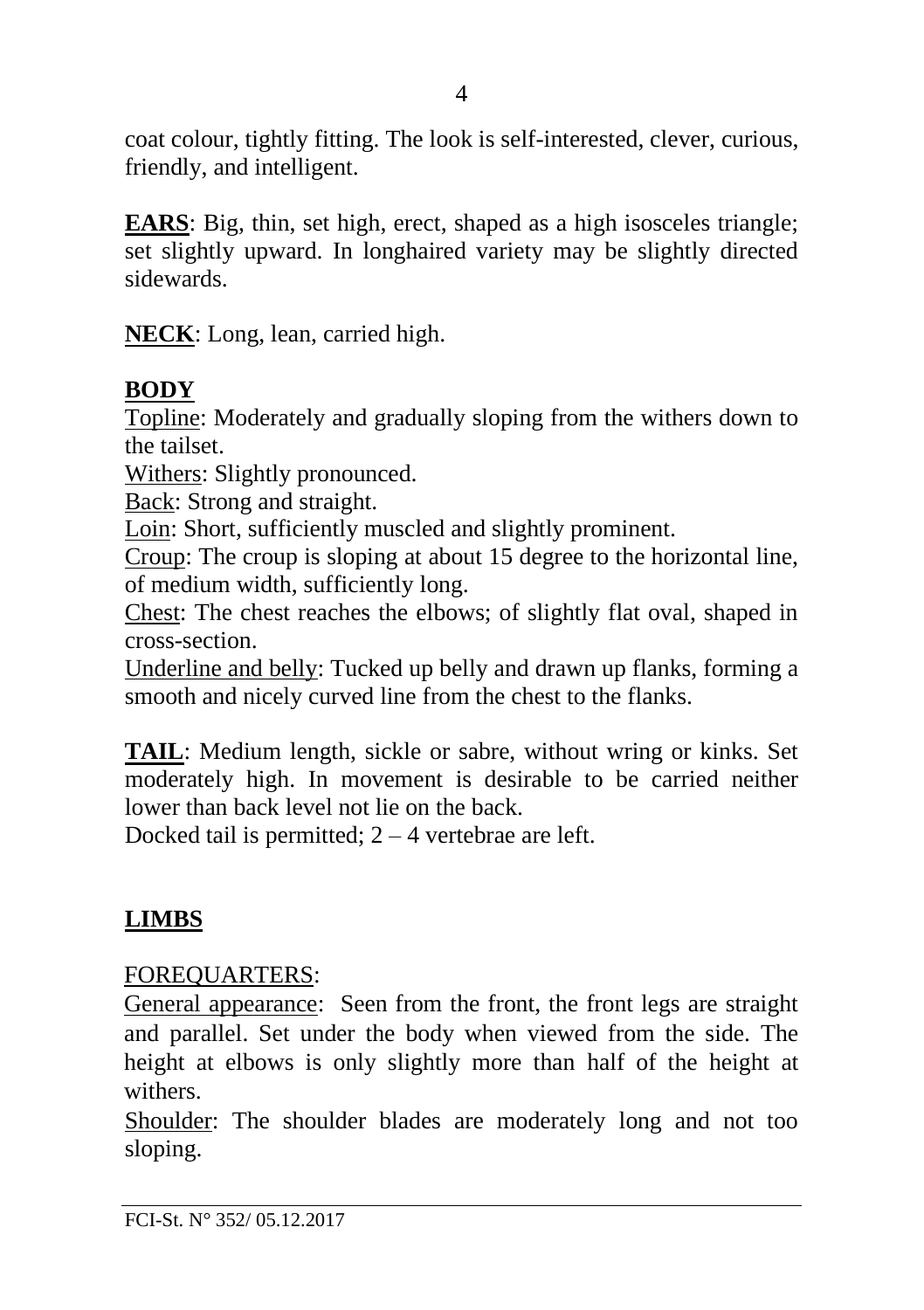Upper arm: The length of upper arm is approximately equal to the length of shoulder blade; forms an angle of 100-110 degrees with the shoulder.

Elbow: Set rearward.

Forearm: Long, straight.

Carpus (Wrist): Lean.

Metacarpus (Pastern): Straight when viewed from the front. Almost vertical when viewed from the side.

Forefeet: Small, oval, turning neither in nor out. Toes well-knit and arched. Pads are springy. Nails and pads are black or matching the coat colour.

#### HINDQUARTERS:

General appearance: Seen from the rear, the hind legs are straight and parallel, standing a little bit wider than the forelegs. Viewed from the side set slightly rearward.

Stifles and hocks are sufficiently bent, in balance with the forelegs angulation.

Upper thigh: Moderately long; muscles are lean and developed.

Lower thigh: Of approximately same length as the upper thighs.

Hock: Of moderate angulation.

Metatarsus (Rear pastern): Perpendicular to the ground and parallel to each other.

Hind feet: The paws are arched and well-closed, a little bit narrower than forefeet; toes are close-cupped, not turned in or out. Nails and pads are black or matching the coat colour.

**GAIT/MOVEMENT**: Easy, straightforward, light, energetic, moderately reach.

The topline is straight; no noticeable change in the topline when moving; somewhat high in withers is permissible. Head proudly held high, tail carried high enough.

**SKIN**: Thin and tight-fitting.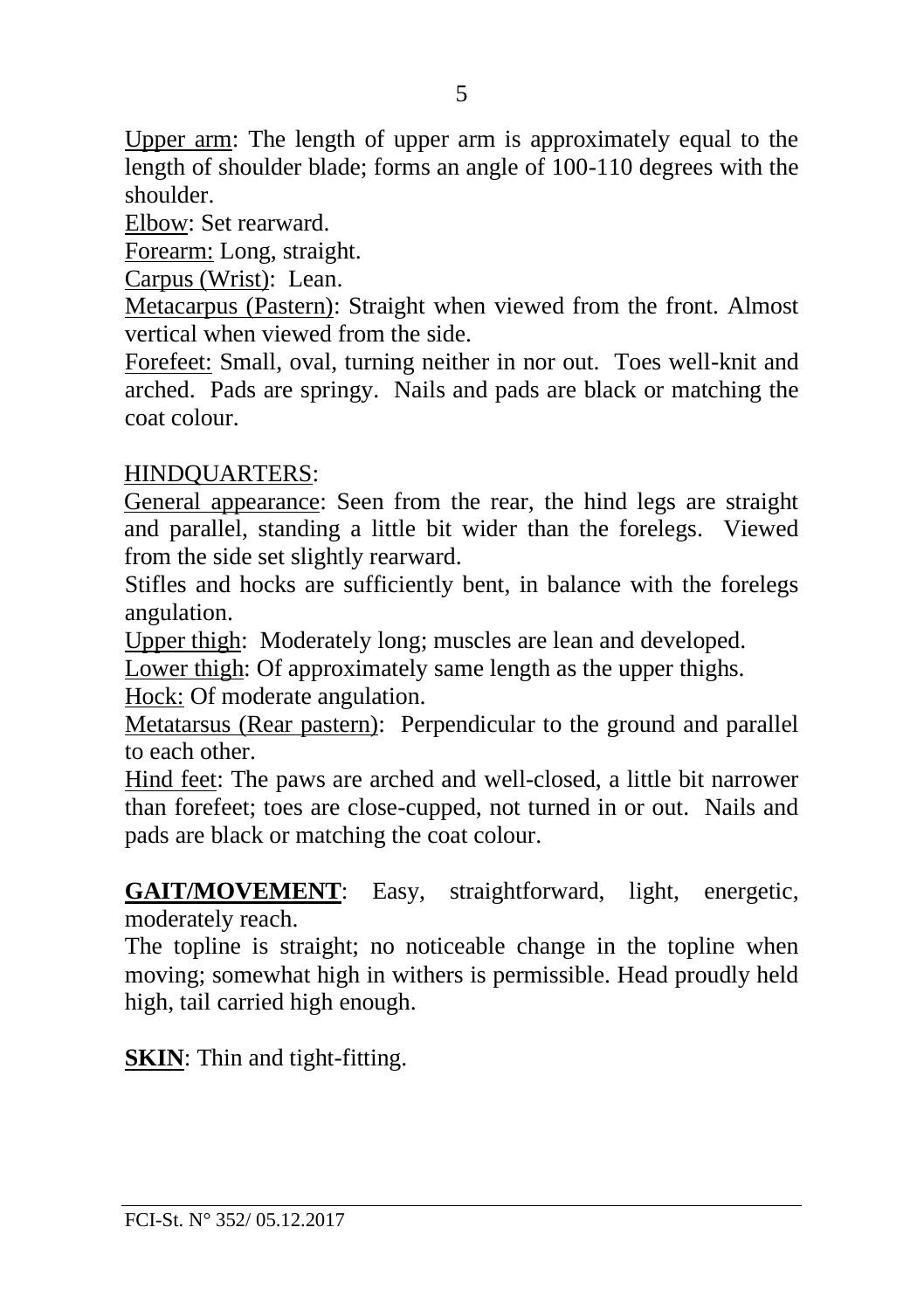# **COAT**

Hair: There are two varieties for the breed: smooth-haired and longhaired.

- Smooth-haired: Short, close-lying, shiny hair, without undercoat or bald patches.
- Long-haired: Body and neck are covered with moderately long (3-5 cm), straight or slightly wavy hair, close-lying. Hair on the head and on the front part of limbs is short and close -lying. Distinct feathers on rear side of limbs and the tail. Ears are covered with thick, long hair forming a fringe. In adult dogs the fringe, should completely hide the outer edges and tips of the ears. Body hair should not be tousled or fluffy.

Colour: Black and tan; brown and tan; blue and tan; lilac and tan; red with black, red with blue; red with brown, red with lilac; red; fawn; cream. The colour of the nose matches the main hair colour.

# **SIZE AND WEIGHT**:

Height at withers: Dogs and females:  $22 - 27$  cm. Weight: Males and females: up to 3 kg.

Preferable height: 25 cm, preferable weight: 2.3 kg.

**FAULTS**: Any departure from the foregoing points should be considered a fault and the seriousness with which the fault should be regarded should be in exact proportion to its degree and its effect upon the health and welfare of the dog.

- Timid behaviour
- Height less than 22 cm; height more than 27 cm.
- Longbodied dog; too much arched loin; steeply sloping croup.
- Missing 1 or 2 incisors in the upper and/or lower jaw.
- Semi-erect ears in the long-haired breed variation if not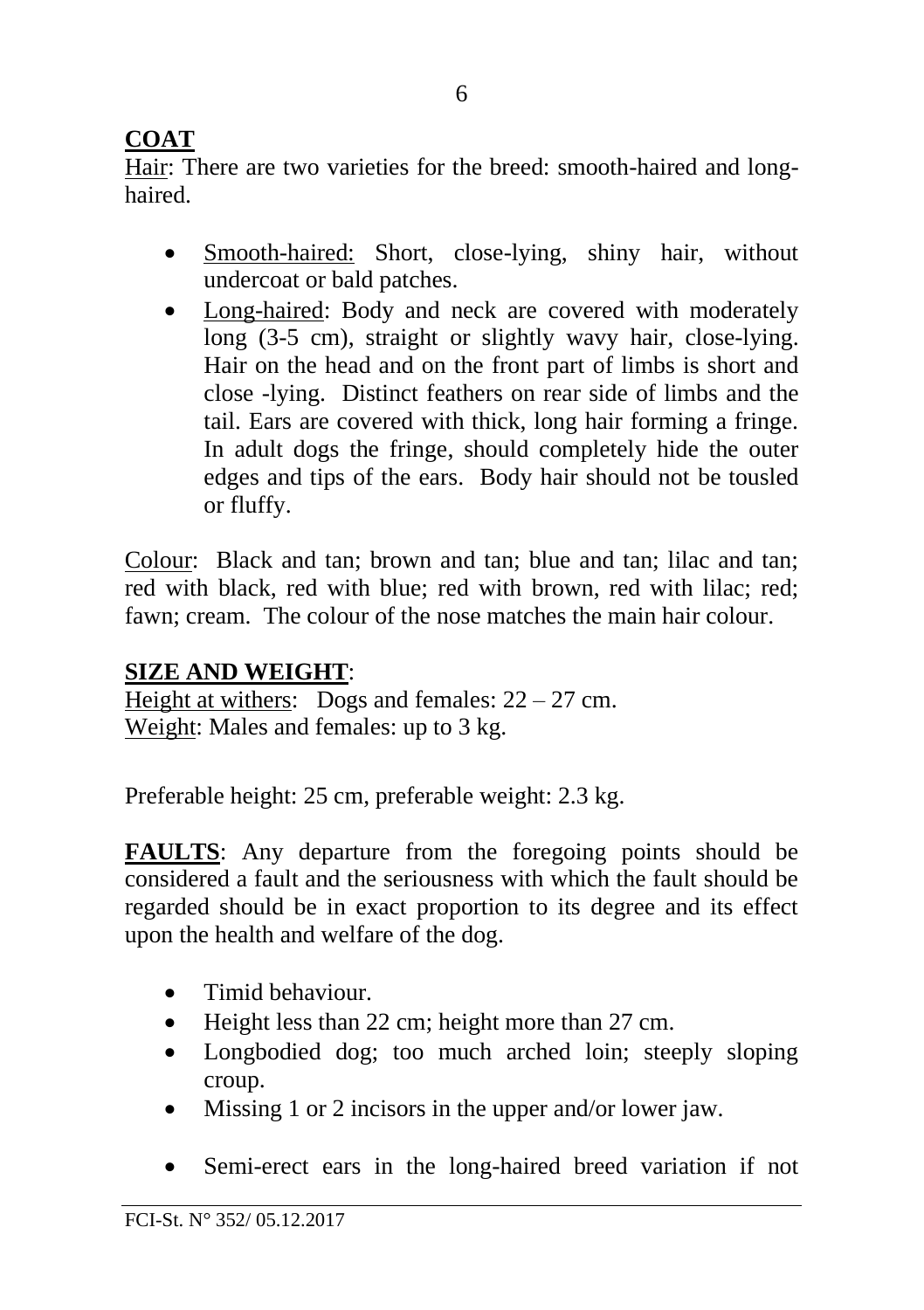caused by heavy and too thick ear hair.

- Soft ears in the smooth-haired dogs.
- Weak lower jaw.
- Piked or heavy muzzle; dishfaced or downfaced
- Inverted elbows, toes-out.
- Straight in front and rear.
- Angulations of stifles and hocks excessively pronounced.
- Low set tail, curled tail, spirally twisted tail, tail laying on the back.
- Minor bald patches in smooth-haired dogs.
- Too long, lose or slightly waved body hair in longhaired dogs; tousled of fluffy hair; the absence of ornamental hair on the tail.
- Small white spots on chest and toes.
- Tan markings too large or with darkened markings.

# **DISQUALIFYING FAULTS**:

- Aggressive dog, overly shy dog.
- Any dog clearly showing physical or behavioural abnormalities.
- Overshot, level bite extending to the whole pairs of incisors, undershot. Wry mouth; absence of any canine; absence of more than 2 incisors in either jaw.
- Lower jaw canines thrust against gums or roof of the upper jaw.
- Tongue visible constantly when mouth is closed.
- Open fontanel in dogs over 9 months.
- Short legged dogs.
- Overdeveloped and massive chest.
- Semi-pricked ears in smooth-haired dogs.
- Dropped ears in long-haired dogs.
- In smooth-haired dogs: numerous bald patches (more than 25 %); very soft, tousled, loose body hair; too long hair with pronounced feathering on limbs and tail; trimmed coat.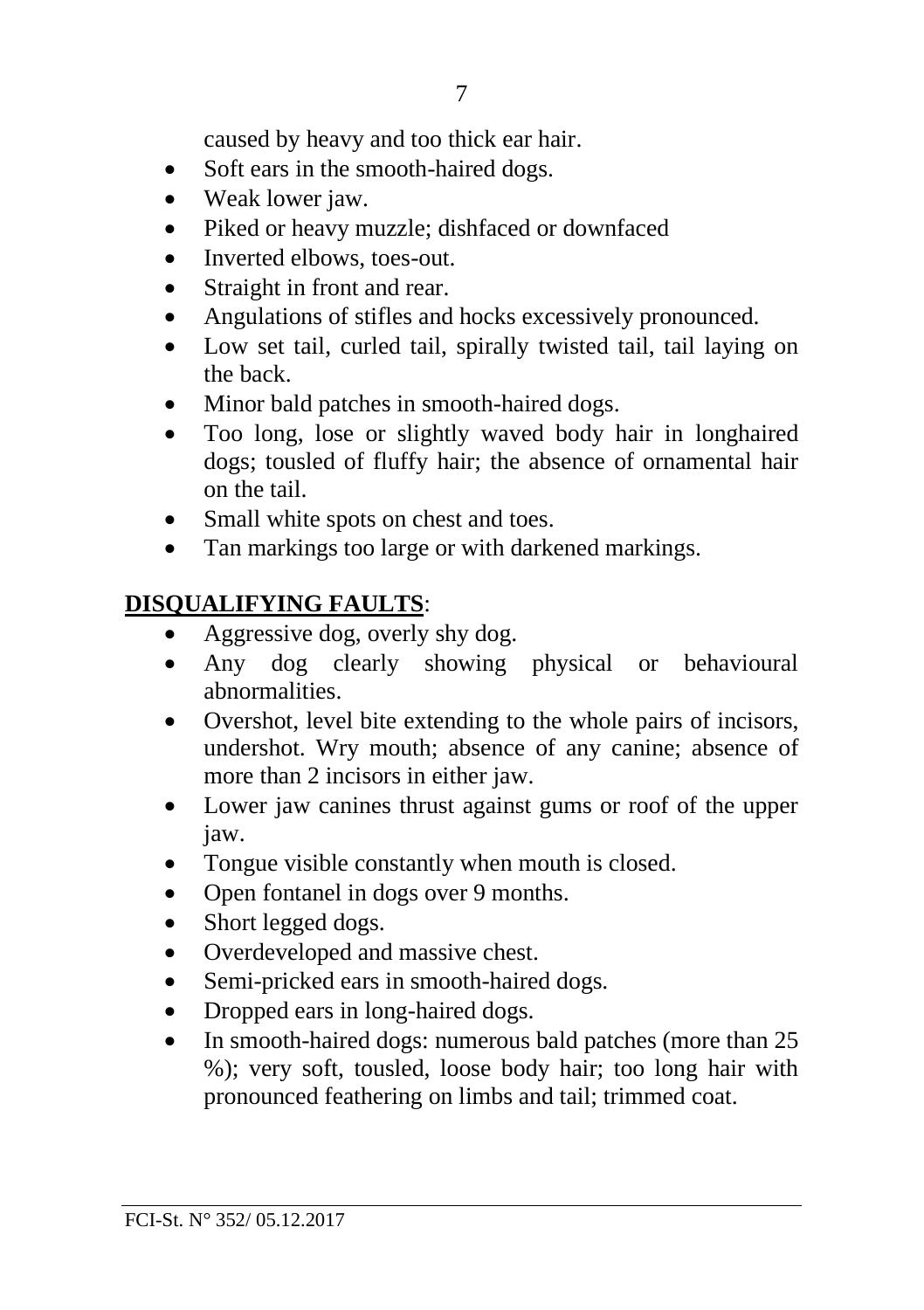- In long-haired dogs: absence of fringes on ears and, presence of curly hair. , trimmed coat on the body; curly coat; semipricked ears without fringes.
- Wringed or kinked tail.
- White spots on the head, on throat, above metacarpus; (pasterns) / metatarsus (rear pastern); large white patches on chest presence of brindle markings; any colour is not specified in the standard.
- Size over 29 cm or less 18 cm.
- Weight more than 3 kg or less than 1.5 kg.

## **N.B.**:

- Male animals should have two apparently normal testicles fully descended into the scrotum.
- Only functionally and clinically healthy dogs, with breed typical conformation, should be used for breeding.